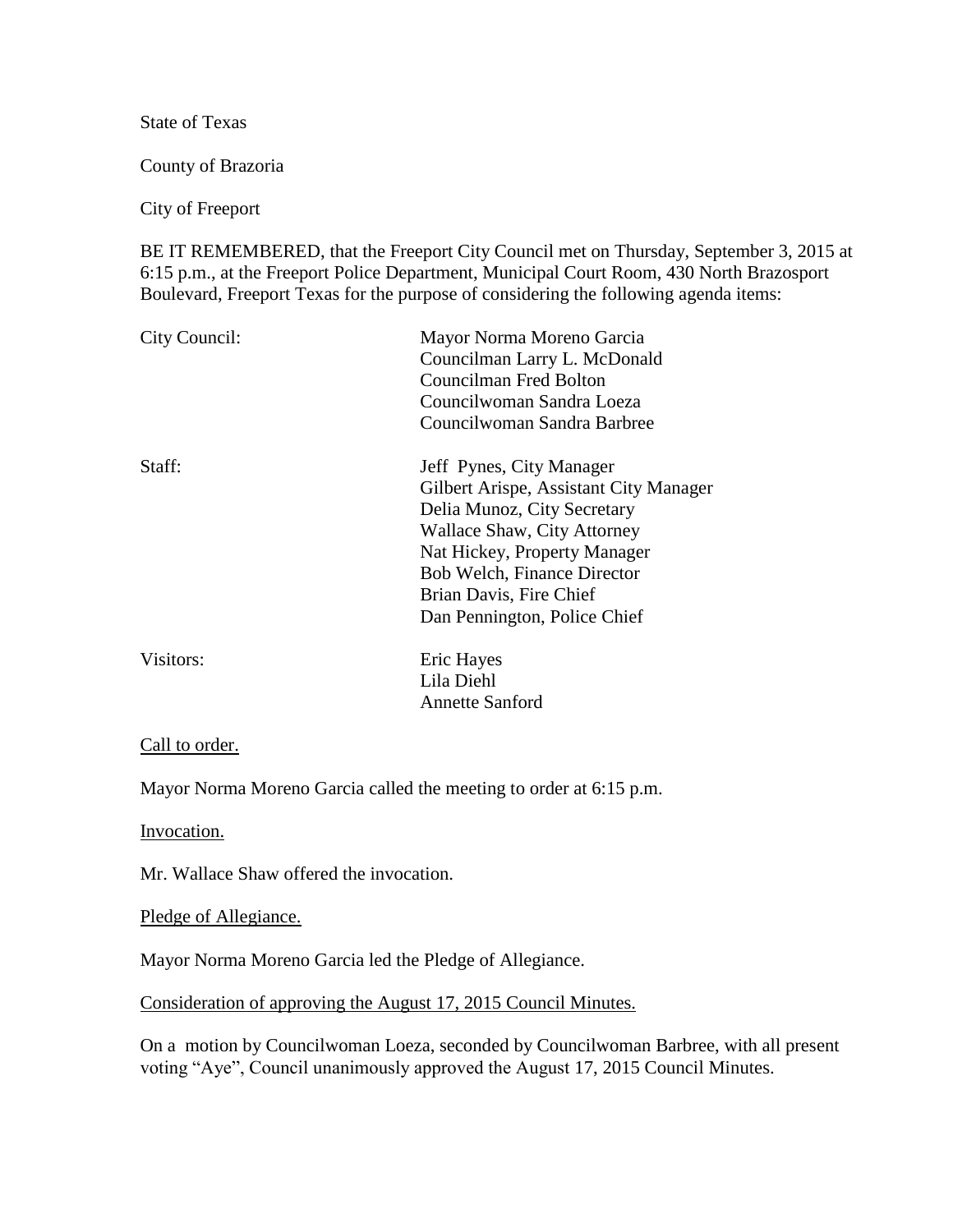## Attending citizens and their business.

There were none.

Consideration of approving an Interlocal Agreement with Brazoria County and the City of Freeport for the repair of streets for Fiscal Year 2015-2016.

On a motion by Councilman Bolton, seconded by Councilman McDonald, with all present voting "Aye", Council unanimously approved an Interlocal Agreement with Brazoria County and the City of Freeport for the repair of streets for Fiscal Year 2015-2016.

Consideration of appointing qualified person(s) to the remainder of current terms and/or expired terms on the following boards and commissions:

- Planning Commission
- Library Board
- Board of Adjustment
- Urban Renewal Board
- Beautification/Parks & Recreation
- Economic Development
- Charter Review
- Senior Citizens Commission

Planning Commission: On a motion by Councilman Bolton, seconded Councilman McDonald, with all present voting 4 to l, Tobey Davenport and Eddie Virgil were reappointed to the Planning Commission. Mayor Norma M. Garcia opposed.

Library Board: On a motion by Councilwoman Barbree, seconded Councilwoman Loeza, with all present voting "Aye", Council unanimously approved James Walker, June Strambler, Nancy Hughes, Margie Edwards, and Lila Lloyd to the Library Board.

Board of Adjustment: On a motion by Councilwoman Barbree, seconded Councilman McDonald, with all present voting "Aye", Council unanimously approved Raul Ramirez, Jim Pirrung, Sammy Moore, and Tim Closs to the Board of Adjustment Board.

Urban Renewal Board: On a motion by Councilman McDonald, seconded by Councilwoman Barbree, with all present voting "Aye", Council unanimously approved Annette Sanford, Ken Tyner, and Raul Ramirez to the Urban Renewal Board.

Beautification/Parks & Recreation: On a motion by Councilwoman Barbree, seconded by Councilman McDonald, with all present voting "Aye", Council unanimously approved Guadalupe Gonzalez, Margaret L. McMahan, Michael Dohle, and Michelle Backman to the Beautification/Parks & Recreation Board.

Economic Development: On a motion by Councilwoman Barbree, seconded Councilman McDonald, with all present voting "Aye", Council unanimously approved Trent D. Allen, Mark Friundenberg, Jason Travis, and Roy Yates to the Economic Development Corporation.